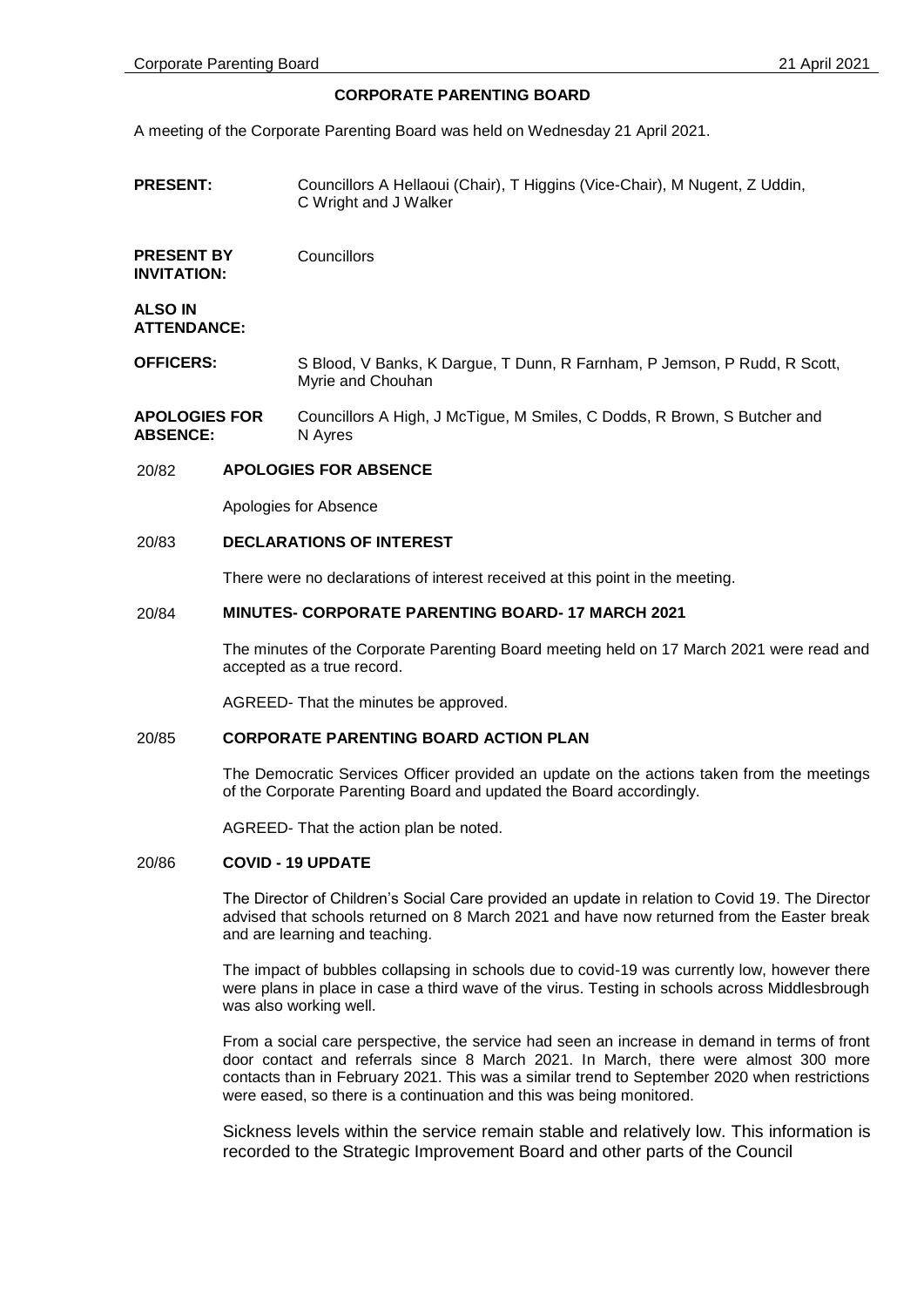# Children Looked after and school attendance

The Director handed over to the Virtual School Head who advised the Board that since schools returned 90% of looked after children were in school and this percentage was in line with Redcar and Cleveland.

As the Virtual school was an improvement journey, they would like attendance to improve and were working with families/ looked after children to address this. The Virtual school was also working alongside the Head of Looked After Children and Corporate Parenting to address this at a strategic level. The Head advised that they have systems in place whereby they will receive daily information from schools on attendance levels of looked after children. This data will indicate whether an absence is authorised or unauthorised. They have set up weekly meetings which consists of the Virtual School Head, a manager from the looked after children team and representatives from health and they use this as a triage system. Within these meetings they will discuss all the barriers which prevent children from attending school (from health needs etc) and we complete this information into a decision making tool, which is sent forwarded to the Team manager and social worker and from there, they will make a choice as to whether action needs to be taken.

From these meetings, the Head of Looked after children and Corporate Parenting Board outlined that they have been able to identity a number of looked after children who require targeted intervention to get them back into school.

In terms of additional work, any actions agreed are included within the personal education plan (PEP) , so that the young person and school are aware of these steps.

The Chair asked whether Welfare call could be explained further as she was aware Middlesbrough utlised this system.

In response, the Head of Virtual Schools outlined that Middlesbrough contracted Welfare Call in 2016 and they will ring schools and ask whether Middlesbrough's looked after children are in attendance d if not, the reasons behind this. This information is then uploaded onto an icloud , where the Head of Virtual schools has assess too. It was also discussed that welfare call may also be rolled out to use for Middlesbrough's children in need and child protection cohort.

The Chair thanked the Director and officers for their update.

AGREED- That the information be noted.

# 20/87 **VOICE OF THE CHILD/ PARTICIPATION UPDATE**

The Head of Strategic services was welcomed to the meeting and started by providing a background to the importance of participation. The Board were made aware that the Improvement plan was currently being revised and there were 5 key priorities, participation being one of these. This was a key step in children services' roadmap for improvement for the next 6 months.

Within the next 6 months the service aimed to show Middlesbrough children that they matter. The service was doing this through engagement with young people and their families to try and shape services. Once the improvement plan had been signed off by the improvement Board there would be further updates to the Board.

## Recruitment changes

The Board were advised that Marcus Myrie, was now in post as the Participation officer.

Marcus would be developing the social care participation element of the operational plan and children in care council. Both Marcus and Laurie Hunter had been working with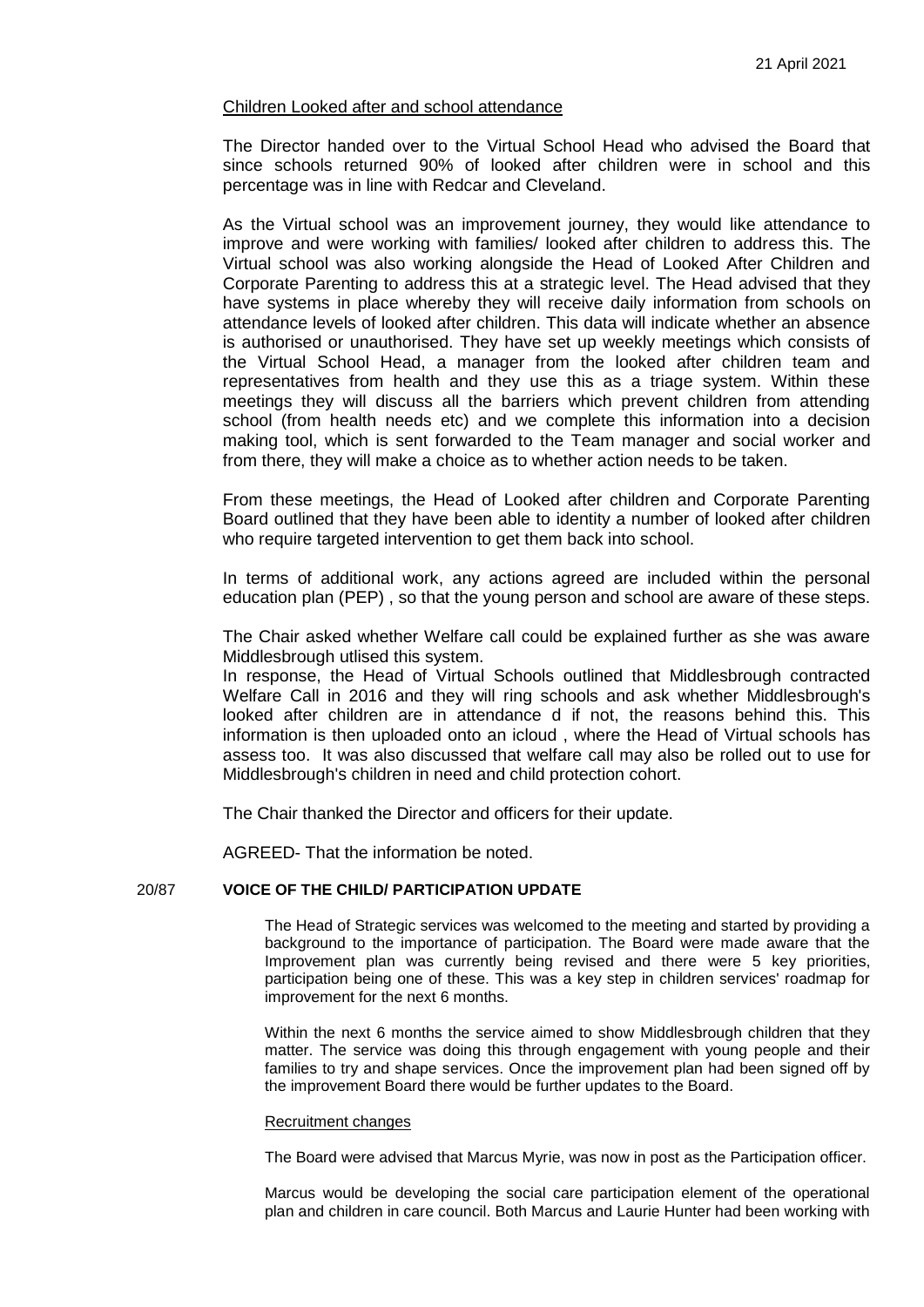colleagues within social care to develop the council's future running of the participation groups/ children in care council and have been looking at ways they views can be sought from young people who do not wish to attend these groups and how the service can use these in a meaningful way. The Participation officer was also working with social care and early help to ascertain views of those children elsewhere within social care, for example those children on child protection plans and ensuring their voice is heard within our participation work. The proposal will be presented to the Children's Care Management Team and Directors of Children's Care and once approved, the proposal and roadmap would be presented back to the Corporate Parenting Board.

## Children in Care Council

In the meantime, the Participation officer has been keeping in touch with the groups virtually and via weekly telephone calls and encouraging them to get involved with these future proposals. The officer has also been talking to young people who may wish to join and they are looking to hold the first meeting face to face, which would work better for this age cohort.

## Care leavers forum

This has continued virtually on a fortnightly service and the officers have been working with the care leavers service (Pathways) to develop this forum and seek views from a range of diverse young people. The service was doing this by improved communication, improving the way the personal assistants work with the care leavers service and looking at how they can set the agenda and work stream so that Middlesbrough young people feel valued and listened too and will help shape services for the future.

The service has also been working with social care collogues to develop voice and influence champions through the social work force, which was part of the Centre for practice excellence. The Service has been working with the Participation counterparts across the region and developing plans to move from Covid to recovery. The Head of service also advised that they were seeking advice nationally with regard to engaging with hard to reach groups, as predominantly they work with the same cohort of young people from the same background, so they are working at locality level and communities.

## Middlesbrough Youth Council

The Middlesbrough Youth Council was developing and going from strength to strength. The Council was now working as team and looking at areas which would bring forward strategic priorities.

- In the latest meeting, the Council focused on team building and had a fun session.
- In the session the members took part in a quiz, played games, and had the opportunity to speak to other young people in breakout rooms, which went really well. These sessions will be done on a monthly basis.
- Session times now last an hour as the young people felt that an hour and a half was too long.
- The most recent feedback form showed that the young people really enjoyed this session, and the majority voted it as a 5/5.
- In the next session, we are introducing Hot Topics suggested young people
- Chair role has changing slightly, with Muskaan (Middlesbrough's Member of Youth Parliament) being a compere and other young people choosing topics they'd like to lead on. They will be called Topic Managers.
- Chair role is changing to involve other less confident young people by them only leading a 10 minute topic rather than an hour meeting as this could be daunting for some.

## Staffing of the participation team

In terms of changes within the Participation Team, there was currently a recruitment process taking place for the Participation Team Manager (previously held by Beth Bradshaw) and the advert would be sent out In the next week. The Strategic Manager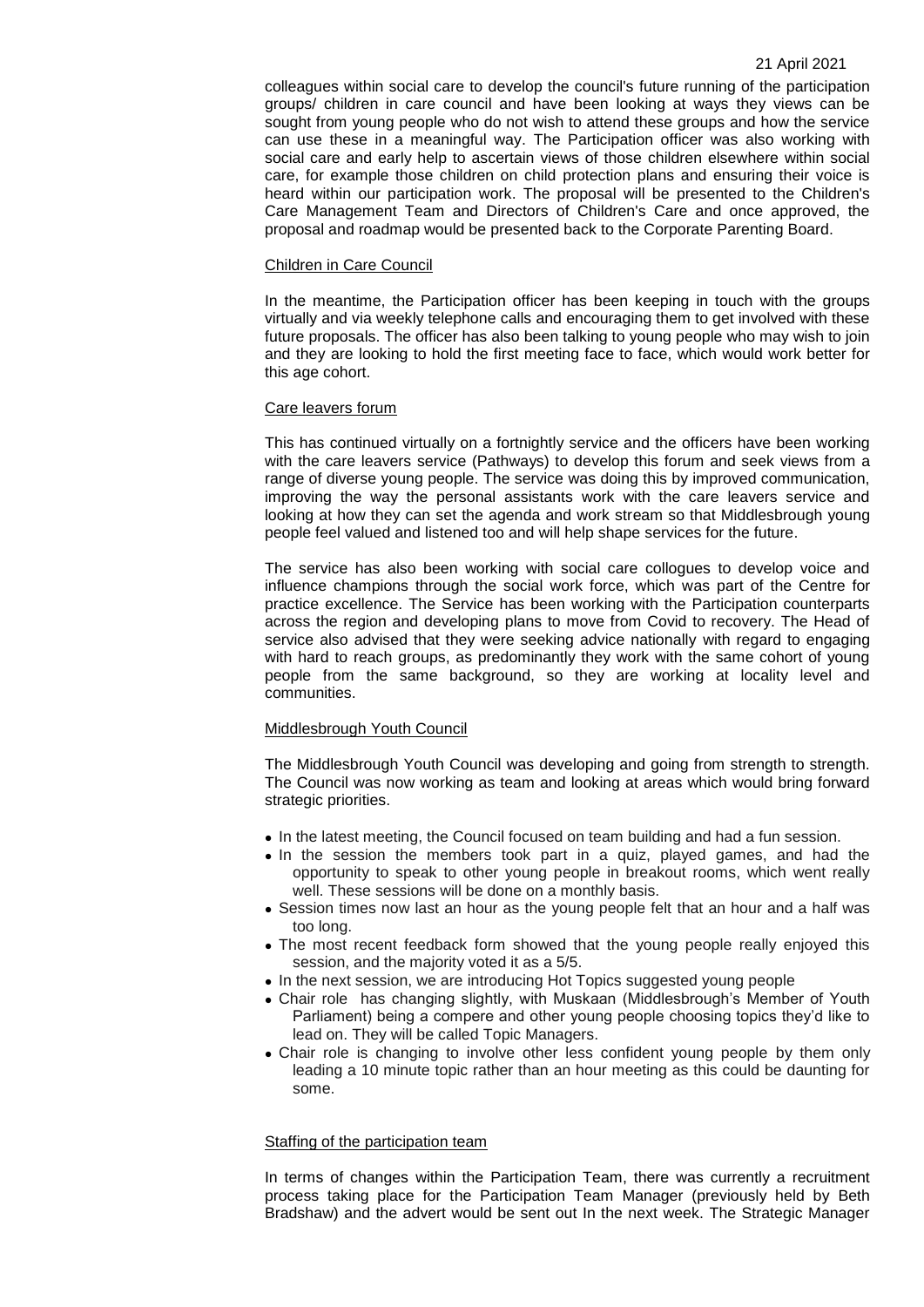and Director of Children Services' have also been speaking to professionals in the field to ensure Middlesbrough attracts the right candidate.

In terms of engagement, the Care Leavers' Forum has had a direct involvement in terms of writing the job description and identifying what they would like the candidates' qualities to be and this would be sent out with the advert.

The Participation Officer offered an introduction to the Board and advised that he was starting to understand his role and how it links to the improvement plan. Following his introduction, a Board member asked how he intended to increase the attendance at groups such a mini Children in Care Council and Children in Care Council. In response, the officer outlined that they had put in place a plan and we have young people's contacts from the social work team. The officer advised that he was contacting them once a week to maintain contact prior to face to face contact.

The Chair thanked the officers for their update.

## **AGREED- That the update be noted**.

# 20/88 **MALAP SPOTLIGHT- UPDATE**

The Chair advised the Board that she had circulated her spotlight report, which was in replace for MALAP sub groups. The report was led by the Chair of Corporate Parenting Board and looked to gain information from other authorities Chairs of Corporate Parenting Board to gain an understanding of their arrangements and to gain good practice.

The Chair spoke and interviewed Chair of Corporate Parenting Boards from five local authorities:

- 1. North Yorkshire
- 2. Gateshead
- 3. Leeds
- 4. Hampshire
- 5. Wakefield

From the discussions, the Chair outlined that the discussions were extremely interesting for example, one local authority which was rated outstanding was operating very similar to Middlesbrough and came across the same issues, which provided reassurance.

Eleven questions were asked at the interviews, as well as general discussion, which covered the following areas:

- Critical aspect of the role of Chair of CPB and of members,
- Training,
- Engagement,
- Governance,
- Accountability,
- Involvement of sub-groups,
- Representation across council areas,
- CiCC and mini CiCC
- Virtual School,
- OFSTED

From the discussions, the Chair complied a number of recommendations, a number of which are outlined below:

- 1. Establishing a network for Chairs of CPB
- 2. Social Workers retention and recruitment
- 3. Caseloads
- 4. Foster Carers many recommendations for successful engagement and retention
- 5. Care Leavers
- 6. Care Ambassadors and Young Inspectors
- 7. CICC engagement
- 8. Voice of the Child
- 9. Schools and the Virtual School regular contacts, updates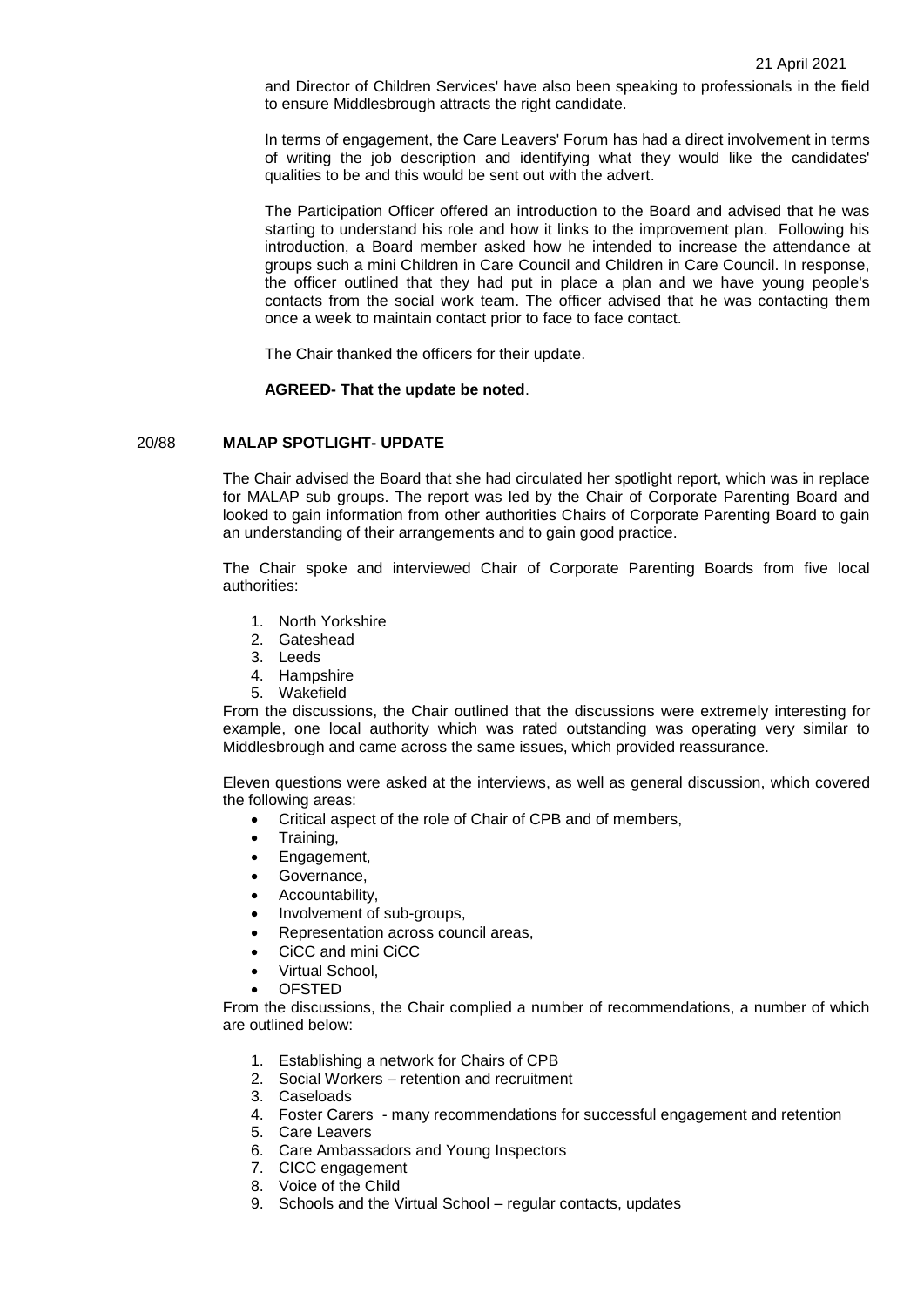### 10. social events

11. Annual Conference

From the presentation, the Director of Children's Social Care outlined that this piece of work had not been undertaken elsewhere, so Middlesbrough was unique in seeking out good practice in other local authorities. Virtual schools also have an established presence of the Board and provide regular updates, which is a strength in ensuring the Board is regularly kept up to date regarding the education of Middlesbrough's children looked after.

The Chair was thanked for her contributions by the Board.

## **AGREED- That the report be noted.**

# 20/89 **LOCAL FAMILY JUSTICE BOARD**

The Chair welcomed the Head of Looked after Children and Corporate Parenting and the Head Legal Services- People to the meeting to provide an overview of the role of the Local Family Justice Board (LFJB) and the role of our legal services in providing support to our looked after children.

As way of introduction, the Head of Legal Services outlined that on a national level, the Family Justice Board was the primary forum for setting direction for the family justice system and overseeing performance and was set up to improve the performance of the family justice system and to ensure the best possible outcomes for children who come into contact with it.

At a local level, Local Family Justice Boards (LFJB) were established to support the work of the Family Justice Board by bringing together the key local agencies, including decision makers and front-line staff, to achieve significant improvement in the performance of the family justice system in their local areas..

The LFJB holds meetings on a quarterly basis and is attended by representatives of those that use the family justice system, including Local Authorities (Legal and Children's Services), members of the judiciary, CAFCASS, private practice, Barristers, and the local police.

There are also subsidiary groups of the LFJB that look at specific areas such:

- Local Public Law Working Group
- Local Private Law Working Group
- Police Disclosure Working Group

The Head of Legal Services, briefly discussed the Local Public Law Working Group, which was a local public law working group which works collaboratively to identify issues that affected the local family justice system in regards to public law matters and to agree practical proposals to resolve.

Representatives from both Legal and Children's Services attend and actively engage in the work carried out.

The Board were made aware of a recent project of the board with regard Care Orders at home, which has been a significant issue in Middlesbrough and regionally.

- The session was aimed at those working within the family justice system across Cleveland and South Durham
- The sessions were agreed as part of the Local Family Justice Board to explore why in the Teesside area we have higher numbers of Care Orders with children placed at home or with connected carers
- The workshop offered 74 places and there were over 200 applicants to attend.
- Aim: To work together to understand when we think Care Order's at home would be appropriate but also when we may challenge each other about this. This allowed others to challenge (without being attached to a specific case) why a care order was considered the best option.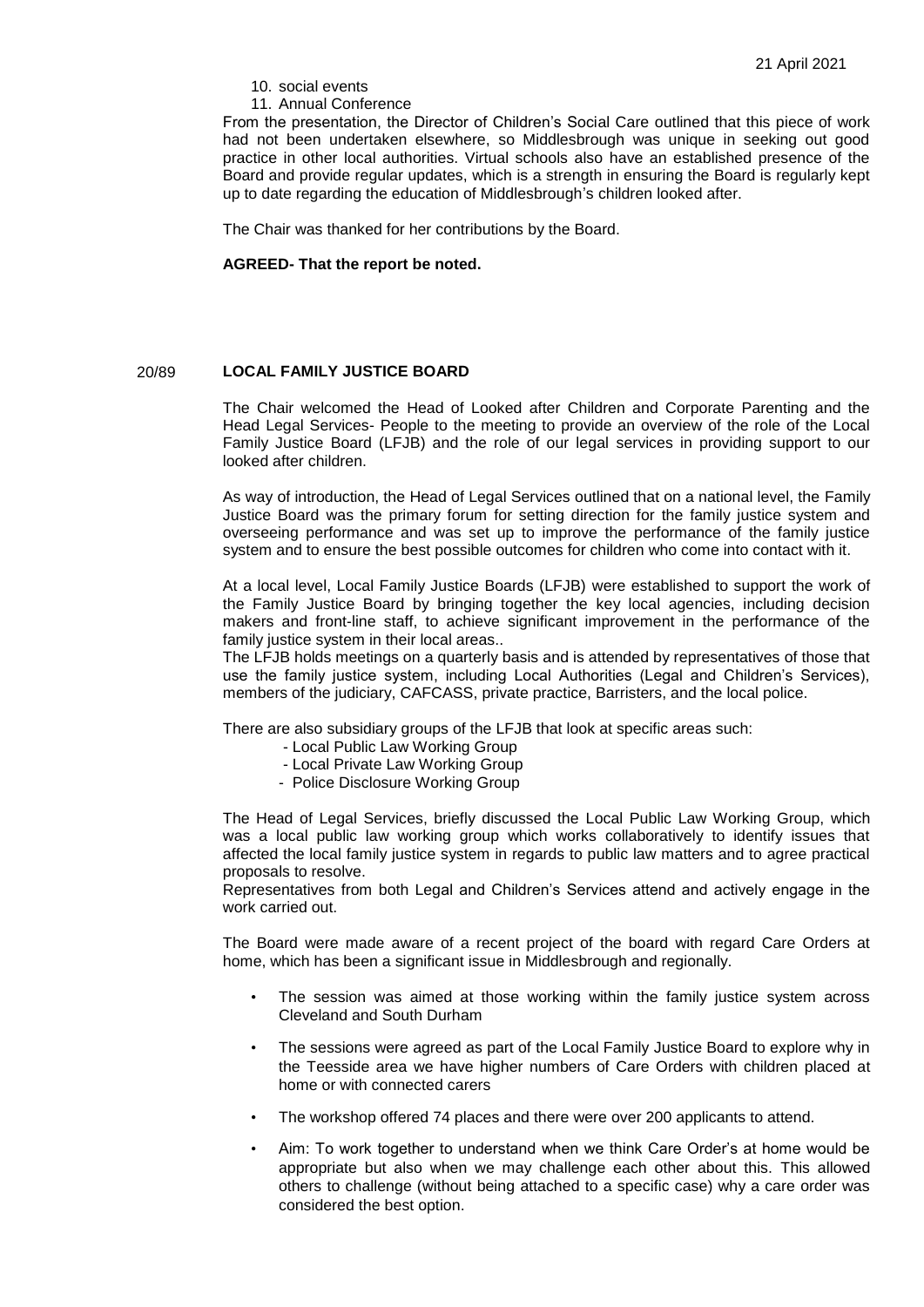- Understand what the law tells us about Care Orders at home including what can and can't be done under a Care Order
- Consider alternatives and specifically the Teesswide Supervision Order policy
- The outcome of the sessions will be fed back to the LFJB group to seek approval/agreement to any recommendations.
- The next project for the Local Public Law working group is to be decided, and will take into consideration the contents of the recent March 2021 paper.

In terms of Middlesbrough Legal Services Children's Team, the Board were made aware that Middlesbrough Council has an in-house team of lawyers who provide legal advice and support to children's services to carry out their statutory responsibilities. The team was as follows:

Ann-Marie Wilson – Head of Legal Services (People)

1 x Senior Childrens Adviser (Part time)

- 4 x full time Solicitors
- 1 x trainee Solicitor
- 4 x Legal Assistants
- 1 x Court Progression Manager

The overall objectives in terms of how the Legal Department can support Children's Services are as follows:-

- Be pro active rather than reactive by way of becoming involved in providing timely advice in regards to the decision making process rather than waiting for a crisis to occur
- Work collaboratively together from an early stage to resolve issues and provide support to the department.

Examples of how this achieved were as follows:

- Attendance at effective legal planning/gateway panel
- Provide early advice when issues arise/attendance at Strategy meetings
- Attend early legal planning meetings , and,
- To read draft documents such as assessments, statements, and care plans before they are filed and raise any issues in a timely manner

The Head of Legal Services specifically mentioned a number of examples, which showed the progress made within the legal services team.

# **Bloom project/ Cynet**

The first related to the Bloom Project/ cygnet. There have been issues with increased demand and reduced capacity across the Legal Services Legal Team and as a result, the Council's Leadership Management Team (LMT) agreed to commission a 12 month Managed Project Service to support the team until March 2022.

Further to a procurement process – the project was awarded to Cygnet Family Law, meaning a number of public law cases will be outsourced to them. The impact of outsourcing means that with increased capacity the Children's legal team can contribute effectively to improving the quality of outcomes and supporting Children's Services as outlined.

This would also allow time for future development work to be completed which will strengthen in-house delivery.

#### **Appointment of Court Progression Manager (CPM)**

The second area of progression has been the appointment of the Court Progression Manager (CPM). As part of the improvement work connected to Ofsted, there was an identified need to bridge the gap between the Childrens Team in Legal, and Children's Services, and to improve the quality of court proceedings.

The purpose of this new role is to act as lead officer, working closely with Legal and Children's services, to ensure the timely progression of cases in family court proceedings. Middlesbrough was the first local authority in the region to have this post.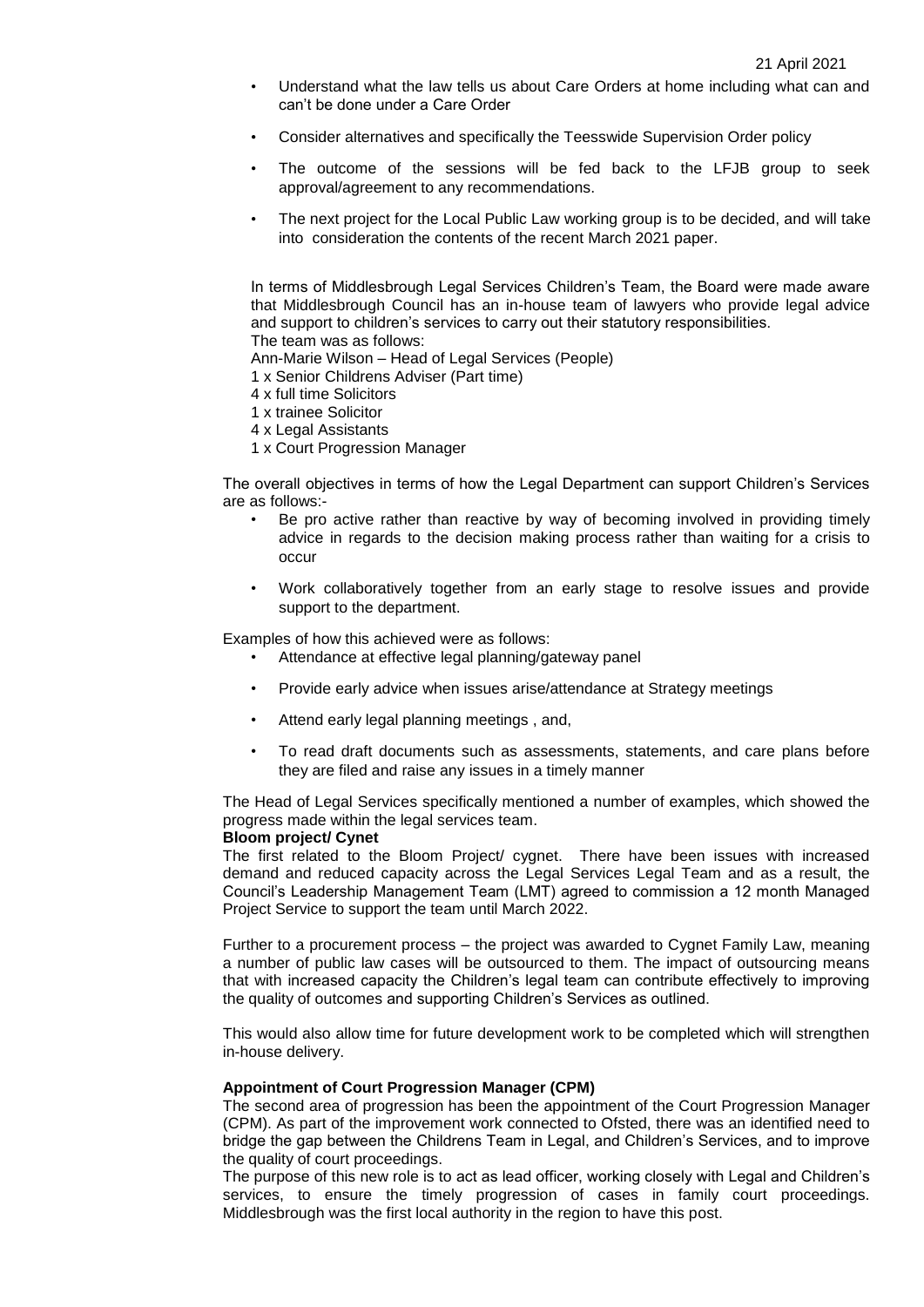Key functions of the role include:

• lead an effective partnership between Legal and Children's Services

- use expert communications skills to develop a shared understanding of objectives across both Legal and Children's Services
- working externally to develop and maintain relationships with the local judiciary to ensure practice standards are continuously met.
- responsible for a measurable improvement in the quality of court documentation
- to develop, implement and deliver a case quality framework and bespoke practice development to ensure Social Workers have the requisite skills to produce quality evidence
- act competently as a Social Work lead in formal case proceedings.
- manage the progress of pre proceedings cases to identify/take action to deal with any potential/actual exceptions that might jeopardise the achievement of required milestones,

The appointment was part of the Invest to save strategy, as the improvements sought will achieve better outcomes for children in a more timely manner, and therefore reduce costs by way of resources, for example, improving quality of evidence – plans being right first time, reducing the need for further hearings, and saving time for legal and Children's services. The successful candidate has been appointed and will commence the role in May 2021.

The Head of Legal Services finally provided the Board with some context advising that Middlesbrough currently had 118 sets of active proceedings in court involving 118 children. The proceedings were made up as follows:

- 86 care proceedings (in July /august 2020- Middlesbrough had 140 care proceedings, which shows a decline)
- 12 adoptions
- 15 discharge of care orders
- 2 deprivation of liberty applications
- 1 placement application
- 1 Revocation of a Placement Order
- 1 secure application

The Head of Looked after children and Corporate Parenting finally provided the Board with information of progress to date from the collaborative working between children and legal services. This has led to supporting the reduction in the number of children looked after. The most significant has been the reduction in the number of children looked after.

702 Children were in Middlesbrough care in August 2020.

In the last six months we had 66 children have become looked after children and 172 Children ceased to be looked after children. There were currently 563 children looked after (as of 21 April 2021)

In the last 6 months social care and legal have worked together to ensure that:

- 36 children have secured permanence and ceased to be looked after through the granting of a Special Guardianship Order.
- 26 children were made subject to adoption orders in the period between August 2020 and 31 March 2021. This is a 62.5% improvement on the full previous year score card. This equates to 5% of the current Children in care Cohort.
- The number of children placed with parents has reduced from a high of 99 children in August 2020 to 68 in April 2021. In the past 6 months 21 children have ceased to be in a placement with parent arrangement due to revocation of a Care Order.

**The Council has also commissioned the Innovate service, who are** a commissioned social work team that have been commissioned to support children to move on to secure permanence and to move from residential placements to more appropriate placement settings such as foster care and back home to family.

The team began in June 2021 (phase 1) and were allocated 17 placement with parent (PwP). Of the 17 young people allocated:

- 13 children now have secured permanence and Care Orders have been revoked.
- 1 application for revocation has been filed to court and a sibling group of 3 were assessed as unsuitable for revocation.
- (Phase 2) To date Innovate have commenced 10 new placements with parent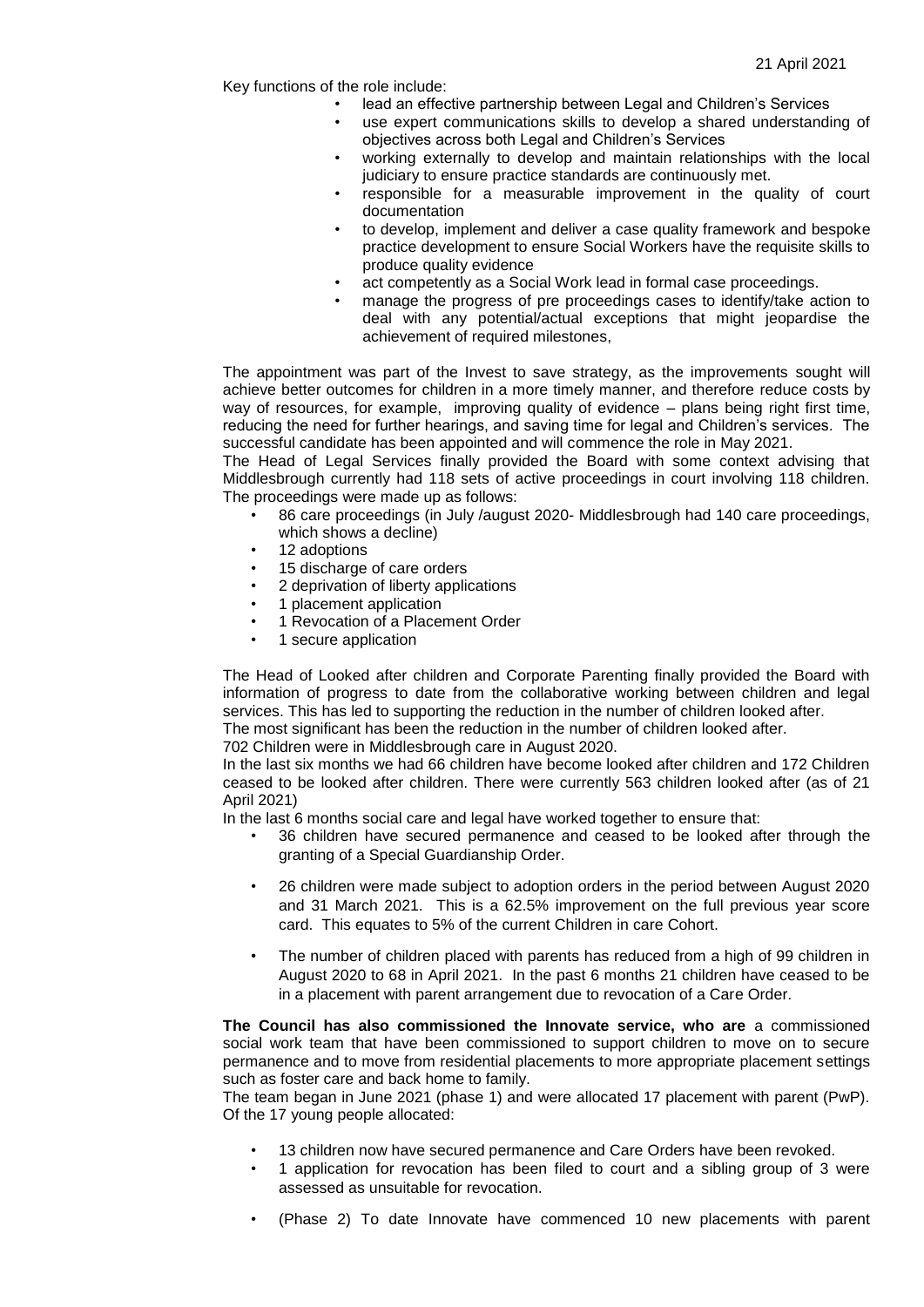placements through work that they have been doing with children in connected carers placements and in residential care. Whilst this has increased the number of children in PWP placements these are positive moves for the children and will be closely monitored through the project and PMG to ensure revocation is progressed swiftly where appropriate.

- Progress will be tracked and there will be ongoing review with the legal services to progress through revocations proceedings in a swift manner
- As part of phases 1:
	- 35 children were allocated to Innovate and were placed in connected carers placements with a view to progressing permanence through a special guardianship order (SGO) application.
	- Of which 30 SGO assessments have been completed
	- 30 applications have been made to court to receive care orders
	- 22 have had initial court hearings
	- 1 child from this cohort has secured permanence to date and ceased to be looked after.
	- COVID has impacted on some timescales with this project, particularly in relation to DBS checks and medical assessments.

Following the meeting, a Board member queried, what was meant by a timely manner, for example, would the proceedings be faster?

In response, officers advised that often they are dictated by the court timings (26 weeks), but in terms of what is meant by a timely manner, the Head of Legal clarified by advising it was ensuring that it was about submitting the correct plan first time.

The Board member also queried whether there was monitoring of cases once they had gone through court proceedings. In response, the officers outlined that they look for feedback, be that positive or negative and officers look through these cases for audit purposes. The officers keep a record of cases that have been through the 26 week timeframe as good practice and also would identify cases which are taking longer, and challenge the reasons behind this (which may be circumstances out of the local authorities' control).

The Head of Looked after children and Corporate Parenting also outlined that the improvement plan looks at improving systems, for example, working with Adoption Tees Valley to look at earlier notification of quality of placements, decision making is stronger and timely and once children are subject to full care orders/permanency orders, these are tracked closely.

The officers were thanked for their presentation.

AGREED- That the presentation be noted.

# 20/90 **ELEVATING YOUNG PEOPLES' VOICES IN DIGITAL RESILIENCE**

The Chair introduced the Risk and Resilience Manager to the Board, who was in attendance to provide information on a successful funding application in relation to elevating young peoples' voce through digital resilience. The Board had previously received a paper regarding this and the Manager was in attendance to provide further clarity.

In February 2021, a funding opportunity was circulated by Parentzone and Nominet. By way of background, Parentzone is a national organisation which is widely recognised as 'experts in digital family' and Nominet is the UK's official web domain registrar.

Middlesbrough Council submitted a bid under Design Challenge 3, the purpose of which is:

# *Elevating young peoples' voice to influence the services that impact on their digital safety and opportunity Care experienced young people have invaluable insight which is currently under-used in relation to digital and online safety policy development.*

The Manager outlined that Middlesbrough has a lead in digital resilience, in context started in 2016, when a member scrutiny panel challenged a government policy on youth produced imaginary. The recommendations of the scrutiny review set the Council on its journey to help protect young people. Middlesbrough digital model also came about as direct result of the scrutiny investigation.

The Manager outlined that our children are growing up in a world where there is an increasing need for them to flourish in their use of digital devices and where they need to interact in all areas of the digital world –e.g. School and Work based Apps, Social Media and Gaming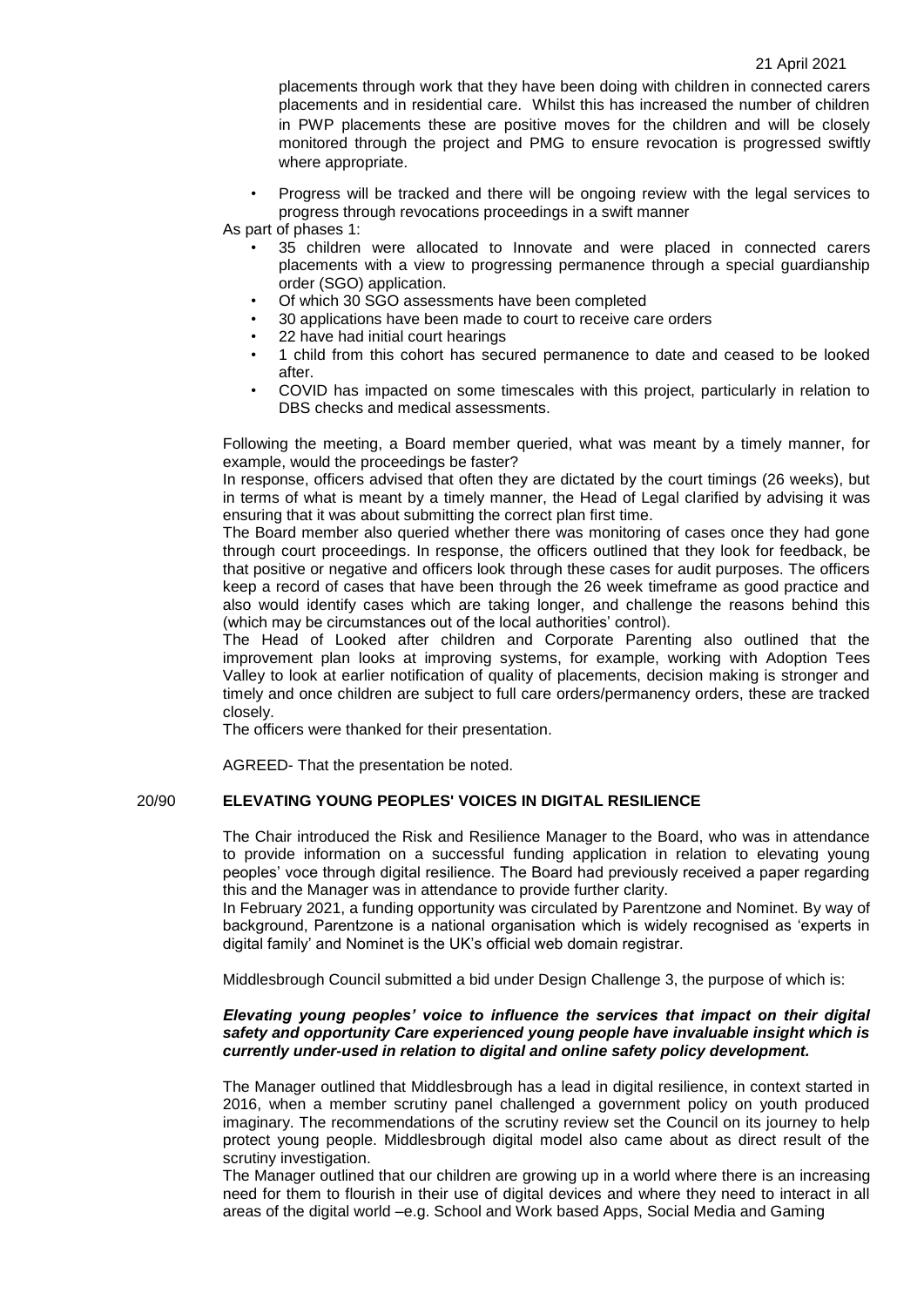As corporate parents, we need to ensure our children can compete for jobs (some of which have not been invented) and guide them appropriately.

At present the approach to Digital Parenting for Children looked after and those leaving care in Middlesbrough is inconsistent.

Middlesbrough has therefore been successful in attracting £35,719 funding to:

"ensure care experienced young people can influence the service policies, process and practice that impact on their digital lives we need to extend participation and diversify and improve channels of communication and feedback ."

The bid links to Middlesbrough's digital resilience model, which has four pillars ; governance of digital excellence; voice of the child; digital parenting and education and workforce development.

The mission statement of the model was as follows:

## "*To develop an online world where children and young people can be nurtured, safe, self-confident and compassionate digital citizens*".

## **Governance and digital excellence**

There is a digital and resilience safeguarding network, which has over 170 participates. If therefore, a threat or alert is issued and posing a risk to young people, the Council can circulate a message to the network. Since 1 January 2021, 10 messages have been issued, which is then passed onto all relevant parties.

# **Voice of the child**

Students from Middlesbrough College produced a play called 'To send or not to send regarding youth produced imaginary and was based on Romeo and Juliet. This was shown to over 1,000 12-13 year olds and attracted media attention.

Young ambassadors have also been trained to ensure young people's voices are heard.

## **Digital parenting**

A number of parents are unaware how to keep their children safe online and many feel taking their phone off them is the right thing to do. However we need to educate our parents in order to educate our children.

## **Education and workforce development**

Capacity building in school and organisations on how to deliver digital parenting classes, education work to children. Schools can also undertake a self- assessment to be awarded with a digital resilience charter mark.

An application for funding was £30,000 was submitted, however the project scope was attractive and they were awardee £33,000.

In essence the funding is to develop and implement a 'digital parenting' policy and practice guidance for Children Looked After and Children Leaving Care. In general terms the Project would:

•Employ an apprentice to be trained and to assist in this project. The aim is to attract an apprentice who is a care leaver.

•Research and consult on current practice

•Research and consult nationally and regionally for Best Practice

•Develop a draft policy / guidance for Digital Parenting in respect of Children Looked After and those leaving care

# •Consult on this draft

•Seek approval for the policy / guidance (Departmental Management Team and Corporate Parenting Board)

•Provide Nominet with the final document

•Implement the final policy / guidance through workforce development

Consultation will include, Children Looked After, Care leavers, Social Workers, Foster Carers, staff in residential settings as well as the Departmental Management Team and the Corporate Parenting Board.

The Manager was thanked for his presentation.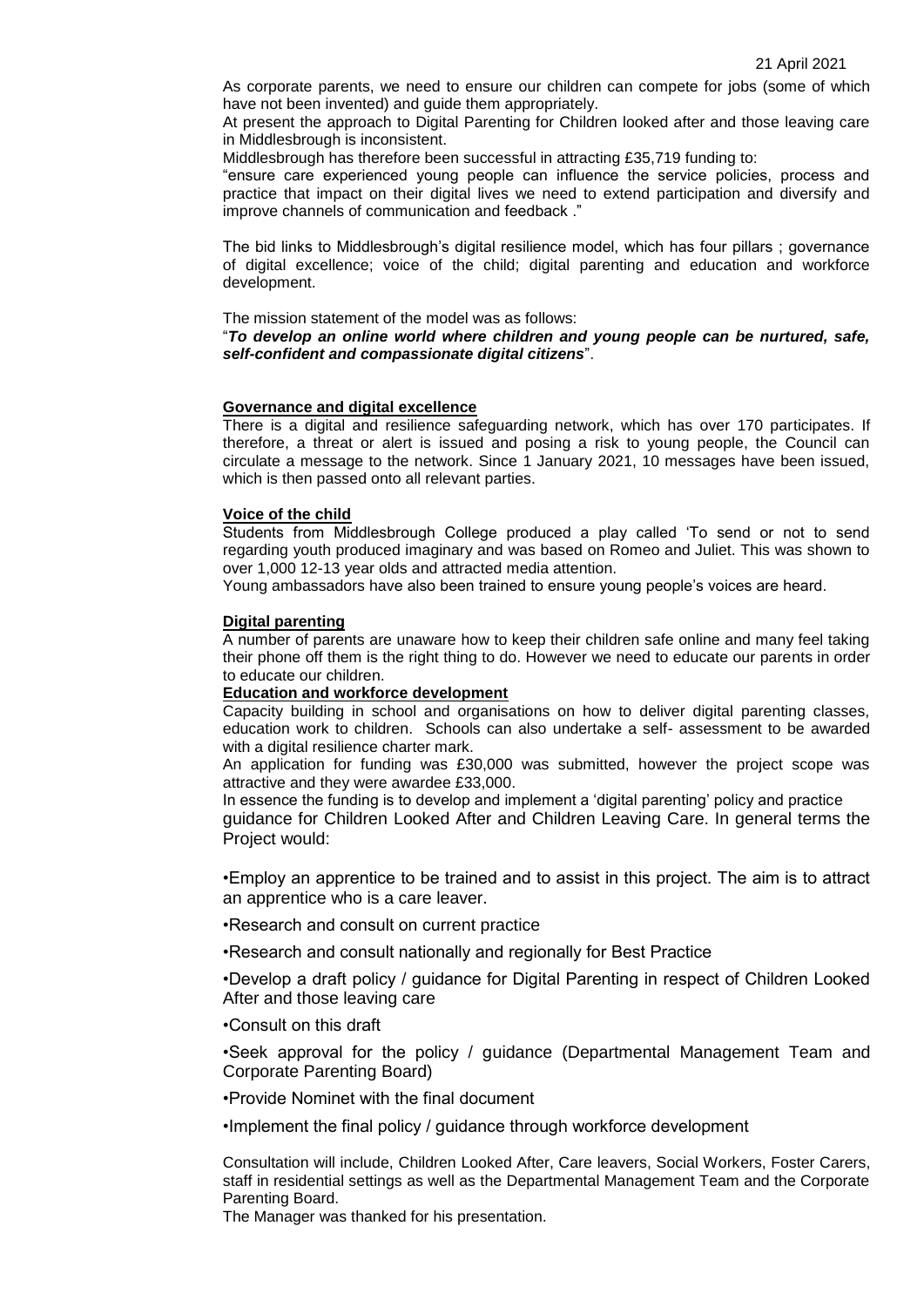**AGREED- That the funding application be noted and that further updates be provided to the Board on the policy/ guidance in due course.**

# 20/91 **INTRODUCTION TO THE FOSTERING ANNUAL REPORT**

The Head of Residential services was in attendance to provide a brief update on quarter 4 data, a full breakdown and the Ofsted report would be shared further in June/ July 2021.

The Head of Service advised that there were currently 146 foster carers in Middlesbrough offering 227 placements.

In terms of quarter 4 recruitment, there have been 3 mainstream foster placements and 2 connected. Despite Covid 19, within this quarter there had been 59 enquiries to the Foster Team, 10 households had been approved and 6 households are ongoing at stage 1 and stage 2.

In terms of connected carers, 141 requests; 60 have been temporary approved and 24 had been approved at Panel.

In terms of de-registrations of foster carers, there had been 12 in the last quarter. In terms of comparison from 2019-20, there were 16, so numbers are decreasing. In terms of Connected carers, there had been 7 and some de registrations were due to the children being returned to their parents. The number of de-registrations to private foster agencies has been 2 in 12 years.

In of training, the service took on Board view of the foster carers and were aware most courses ran when foster carers were at work. The service therefore commissioned the Fostering Hub to undertake specific training for foster carers and this was launched in February 2021. In 4 weeks Middlesbrough Foster Carers undertook and completed 386 courses due to the flexibility.

The average age of foster carers was between 50-59.

## **Placements**

At quarter 4 there were 161 placements. There were a number of vacant places (31) and this was due to the fact that all of our placements need terms of approval and these may not fit these. There are also a number of foster placements whose terms of approval are for babies and there has not been a need to take these places.

There were also a number of placements that are not available e.g if there is a sibling group of 3 and 2 are found foster placements and the other sibling isn't, that is classed as not available. In addition, there may be some young people when they turn 18 who stay with their foster carers and therefore those places become unavailable or placements may not be available due to the health of foster carers.

A Board member queried how many of the 161 placements were of children in Sibling groups and this information would be circulated to Board members at a later date.

In terms of Ofsted, each year Ofsted asks local authority fostering services and independent fostering agencies for data about their fostering services. This is the only national data collection that provides an overview of the fostering landscape.

Ofsted ask all 151 local authority fostering agencies and around 280 independent fostering agencies (IFAs) to provide data on:

- characteristics of foster carers
- terms of approval of fostering households
- capacity and the use of fostering places
- recruitment and retention of fostering households
- data on complaints, allegations and numbers of brother and sister placements

This provides a unique insight into a sector that affects the majority of children in care.

Following the presentation, a Board member outlined that they were aware there had been